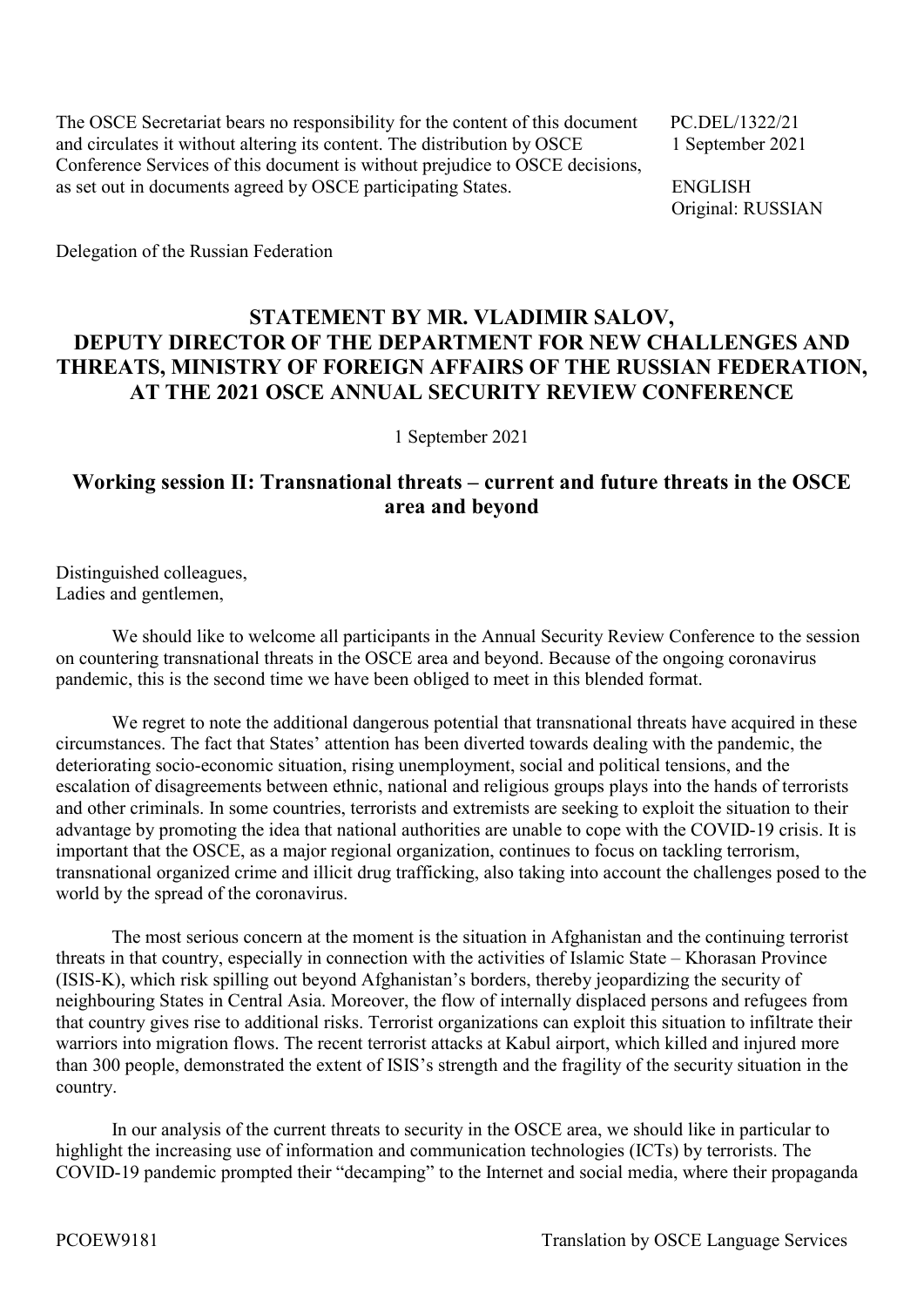and recruitment activities have intensified. They seek to use technology, including artificial intelligence, to promote their propaganda, organize terrorist attacks, recruit new supporters, obtain funds for terrorist activities and spread malware. Another danger is the possibility of terrorists gaining access to technology that can be used for hacking, attacks on critical infrastructure, and also the theft of confidential data, including personal and banking information.

It is clear that the scale of the problem demands the concerted efforts of all States, in conjunction with civil society and the information technology industry, to combat the use of ICTs and the Internet for criminal purposes. This topic could serve to bring the OSCE participating States closer together in seeking joint responses to this challenge. We invite the Swedish Chairmanship to pay attention to this issue when preparing documents for the forthcoming OSCE Ministerial Council meeting in Stockholm.

The problem of foreign terrorist fighters is a further serious challenge to the international community, helping as it does to spread the threat of terrorism. Halting their movements around the world requires decisive action at the national level and joint efforts by all countries, including efforts within the OSCE, in strict compliance with the norms and principles of international law and the Charter of the United Nations, and with effective implementation of relevant United Nations Security Council resolutions against terrorism and the United Nations Global Counter-Terrorism Strategy.

Pragmatic dialogue at the international level and an increased exchange of information on foreign terrorist fighters are required so as to enable these to be prosecuted effectively and brought to justice for their crimes. At the same time, rehabilitation and reintegration are no substitute for observing the overriding notion that there can be no impunity for crimes, in accordance with the "extradite or prosecute" principle. In our view, it is important to continue the work that has been started within the OSCE on the implementation of relevant United Nations Security Council resolutions.

We attach the utmost importance to preventing terrorism from being fuelled by resources of any kind, above all those of a financial, material, human and ideological nature. We support the OSCE's efforts to combat the financing of terrorism. Russia is a donor to a multi-annual joint project by the OSCE and the United Nations Office on Drugs and Crime (UNODC) to reduce the risks of terrorist financing in the States of Central Asia, which is aimed at enhancing the capacity of the relevant national agencies to identify, investigate and suppress the financing of terrorist networks. In Russia, we make extensive use of the facilities of the Moscow-based International Training and Methodology Centre for Financial Monitoring. Between 2017 and 2020, 5,176 experts from 22 OSCE participating States received training and were able to improve their qualifications there. In the past year alone, 1,887 specialists from OSCE countries availed themselves of the Centre's facilities.

Despite these efforts, we are obliged to note that the OSCE as a whole has clearly lost the initiative in combating terrorism, as shown by the failure of the OSCE Ministerial Council to agree on the relevant documents since 2017. In our view, one of the reasons for this situation is attempts to impose questionable, non-consensus concepts that in practice undermine the current international legal framework for combating terrorism and create a dangerous basis for interference in the internal affairs of States. We expect the Swedish OSCE Chairmanship to be able to find a way out of the impasse this year. We also hope that a more balanced and considered approach to expanding the role of civil society in countering terrorism will become established at the OSCE, in particular without an artificial gender or other bias, which in itself by no means always contributes to the overall effectiveness of efforts in this area.

For our part, we continue to be a proactive advocate of strengthening the OSCE's institutional framework to combat terrorism, in particular through the creation of an informal counter-terrorism working